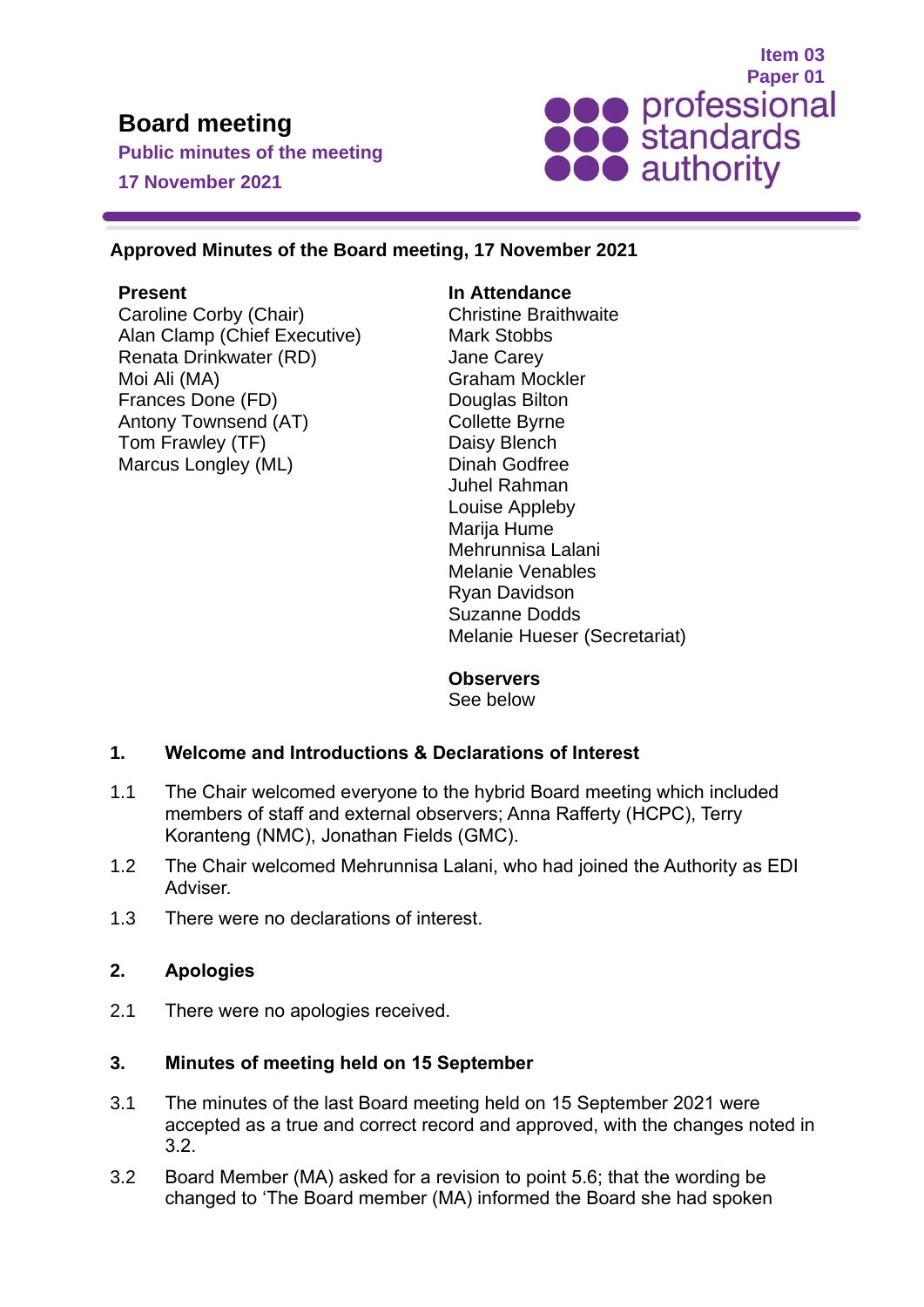informally with the Scottish Ombudsman and asked the Authority to consider a joined up and proactive approach to complaints being made across the countries. Board member (MA) asked for assurance that complaint backlogs at the NMC would not lead to abuse of process arguments by registrants, meaning that FtP hearings were not held, resulting in patients not receiving justice.' This was noted and approved by the Chair.

Action: MH to amend the September Board minutes.

## **4. Actions and Matters Arising from the meeting on 15 September 2021**

4.1 All action points were complete.

## **5. Chair's report**

5.1 The Chair congratulated the team on the excellent Symposium which took place the previous week.

Action: DB to bring a full report and analysis of the Symposium to the January Board meeting, together with detailed plans of next steps and milestones on the Bridging The Gap Project.

5.2 The Chair requested that some thought be given on how to engage more with patients across the Authority.

Action: to be addressed by DB as part of the Bridging The Gap Project.

- 5.3 The Chair had concluded the mid-year Board appraisals and will share a summary in the next Chair's report.
- 5.4 The Chair requested that the Authority started to consider efforts to reach net zero carbon. This had recently been discussed by the Directors Group. Quick wins will be implemented, and more substantial plans will be drawn up. The Board will see these plans as part of the approval of the 2022/23 business plan for publication by 31 March 2022. The Board was **content** with this suggestion.
- 5.5 The Board **noted** the report.

## **6. Executive report**

- 6.1 The Chief Executive introduced the report. The hybrid working pilot was still underway, with office attendance optional during November to take into account the predicted rising case numbers from October. As those numbers have been relatively stable, staff will return to working in the office for two days per week from Monday, 29 November.
- 6.2 The evaluation of the pilot will come to the January Board meeting.

Action: JC to prepare hybrid working evaluation report.

6.3 The business plan and fees consultation closes on Wednesday, 25 November. No substantive issues had been raised so far. The Board will be sent the finalised consultation for sign-off before it will go to the Privy Council on 10 **December** 

Action: AC to circulate the fees consultation to the Board.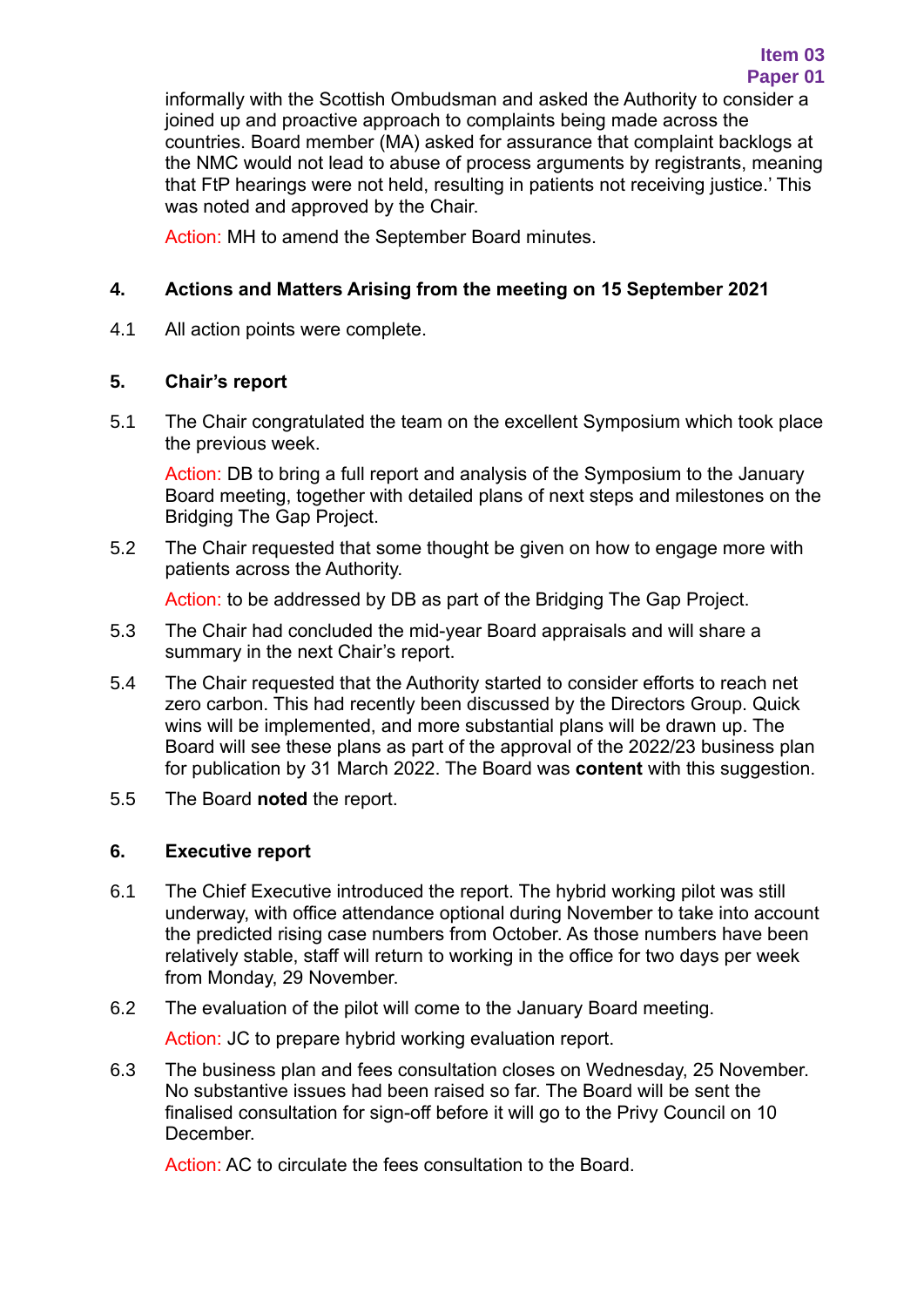- 6.4 A hearing had taken place for the Amir case and the team was waiting for the decision.
- 6.5 A tender was underway to appoint a new internal auditor. The tender was done in collaboration with Ofqual, Ofwat, the Office of Rail and Road and the GDC.
- 6.6 A project was underway to update and improve the organisation of stakeholder contacts held by the Authority, with a temporary staff resource engaged for six weeks.
- 6.7 Board member (MA) was concerned that as the Scottish member, she had not been notified that a meeting had taken place with the Scottish Public Services Ombudsman and asked to be informed in advance of future stakeholder meetings in Scotland.

Action: Dinah to organise the meeting.

- 6.8 The Board requested that in the appointments process reference should be made to EDI. It was confirmed that this was in fact happening already and will be reflected in future reports.
- 6.9 The Board discussed the issue of FtP backlogs and what the Authority's response should be. The Board felt assurance was needed that cases would not be dropped in order to get through the backlog.

Action: MS to send a letter regarding the FtP backlog to the regulators.

6.10 The Board requested that as part of the EDI work, the issue of Council members sitting on more than one regulator council, and panel members working for more than one regulator, should be evaluated.

## **7. EDI project**

- 7.1 The Director of Scrutiny and Quality introduced the paper. The Director's Group's next action was to meet with the EDI Adviser and flesh out the action plan.
- 7.2 The EDI Adviser discussed with the Board the challenges and plans for the Authority's EDI work and the Board's role in this.
- 7.3 Commitment to EDI had been expressed over a year ago but progress had been quite slow, so the first priority would be to implement 'quick wins' and to formulate the Authority's vision.
- 7.4 The goal was to make EDI integral to business planning and to the Authority's strategy and day-to-day operations.
- 7.5 The Board felt that the integration and implementation of EDI should move faster than what had been proposed so far, with staff training being a priority.
- 7.6 The Board felt that the use of the term 'project' for EDI should be discontinued. EDI needed to be embedded into all work at the Authority and did not have an end point.
- 7.7 The Board requested that Derek Hooper, the EDI consultant who had drafted the original plan, receive an update on the progress made.

Action: MS to write to Derek Hooper with an update on the Authority's EDI work.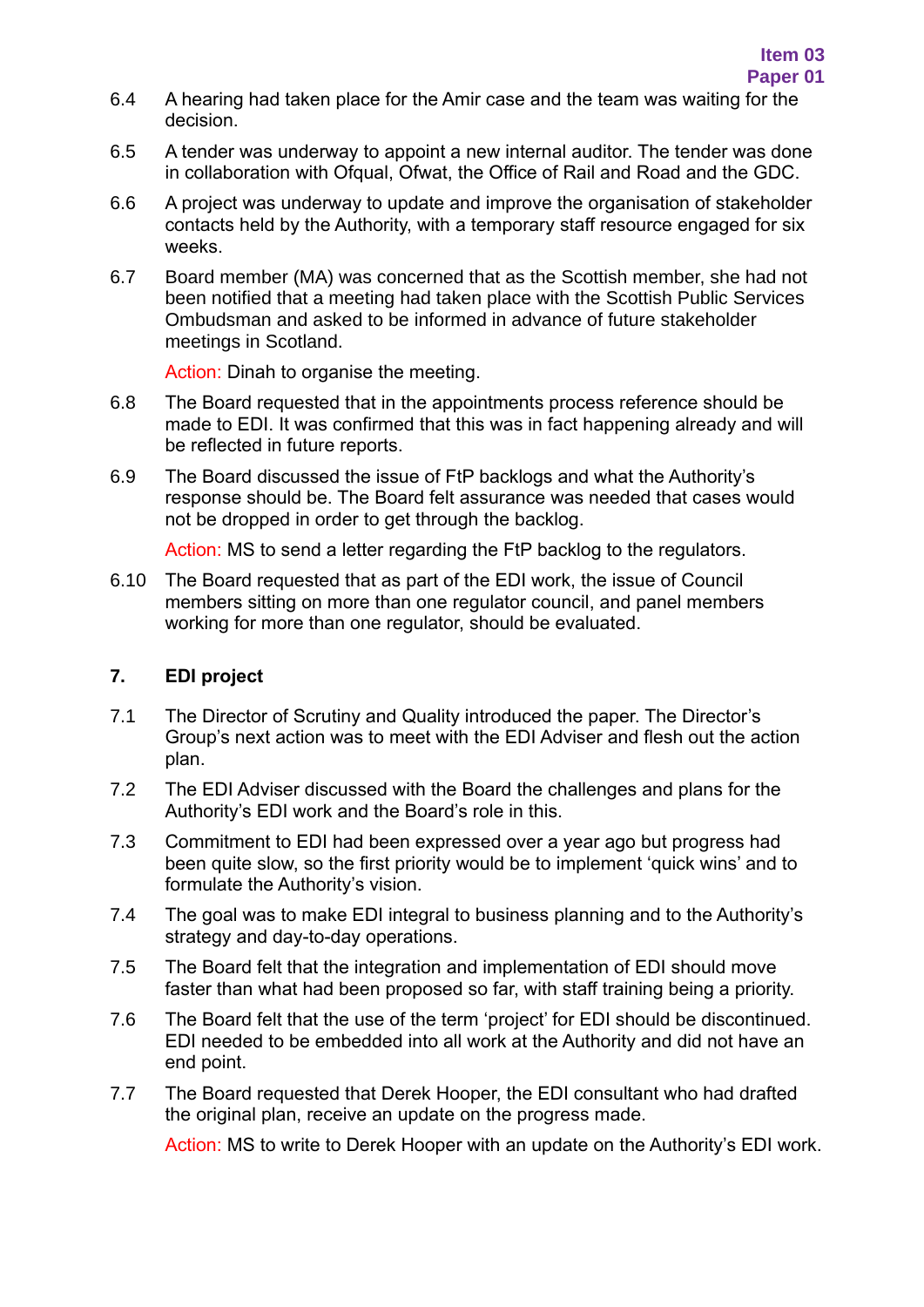- 7.8 The Board discussed the emphasis on internal and external EDI focus and discussed whether in order to make recommendations to the regulators (e.g., on panel selection) the internal work had to have progressed significantly first.
- 7.9 The Board agreed that the Committees will play a crucial part in implementing the EDI work.
- 7.10 The Board agreed that an important part of the external work would be to embed it into Performance reviews, and to reconsider Standard 3, to strengthen the EDI focus in the reviews and, in particular, with respect to differential referrals, differential outcomes and panellist make-up.

#### **8. Finance report**

8.1 The Board **noted** the finance report.

## **9. Committee reports**

9.1 The Board **noted** the Committee reports.

## **10. Risk policy and risk register**

10.1 The Board **noted** the risk policy and the risk register.

## **11. Plans for Board meeting in Scotland**

- 11.1 The Chief Executive introduced the paper, proposing to hold the May 2022 Board meeting in Scotland. Consideration would have to be given to cost and the carbon impact of travel.
- 11.2 The Board suggested that a variety of additional meetings and activities be planned to make the most out of the opportunity.
- 11.3 The Board agreed that thought would need to be given to the location of the meeting, possibly splitting the events across Edinburgh and Glasgow.
- 11.4 The Board **agreed** to hold the May 2022 Board meeting in Scotland.

## **12. Accredited Registers programme update**

- 12.1 The Head of Accreditation introduced the paper. The safeguarding pilot was about to commence and work was being undertaken with the DHSC around DBS checks among the regulators where the approach differed substantially from one regulator to the next.
- 12.2 The Federation of Holistic Therapists had announced that they would not renew their registration. Modelling will be undertaken to predict the financial impact.
- 12.3 The Board thanked the Accredited Registers team and the steering group for the work in getting the programme to this point and making it financially sustainable. The Board also acknowledged the large workload for the team.
- 12.4 The Board agreed that going forward the work would move to business as usual, with the Scrutiny Committee's oversight, and that the Board would no longer need detailed updates.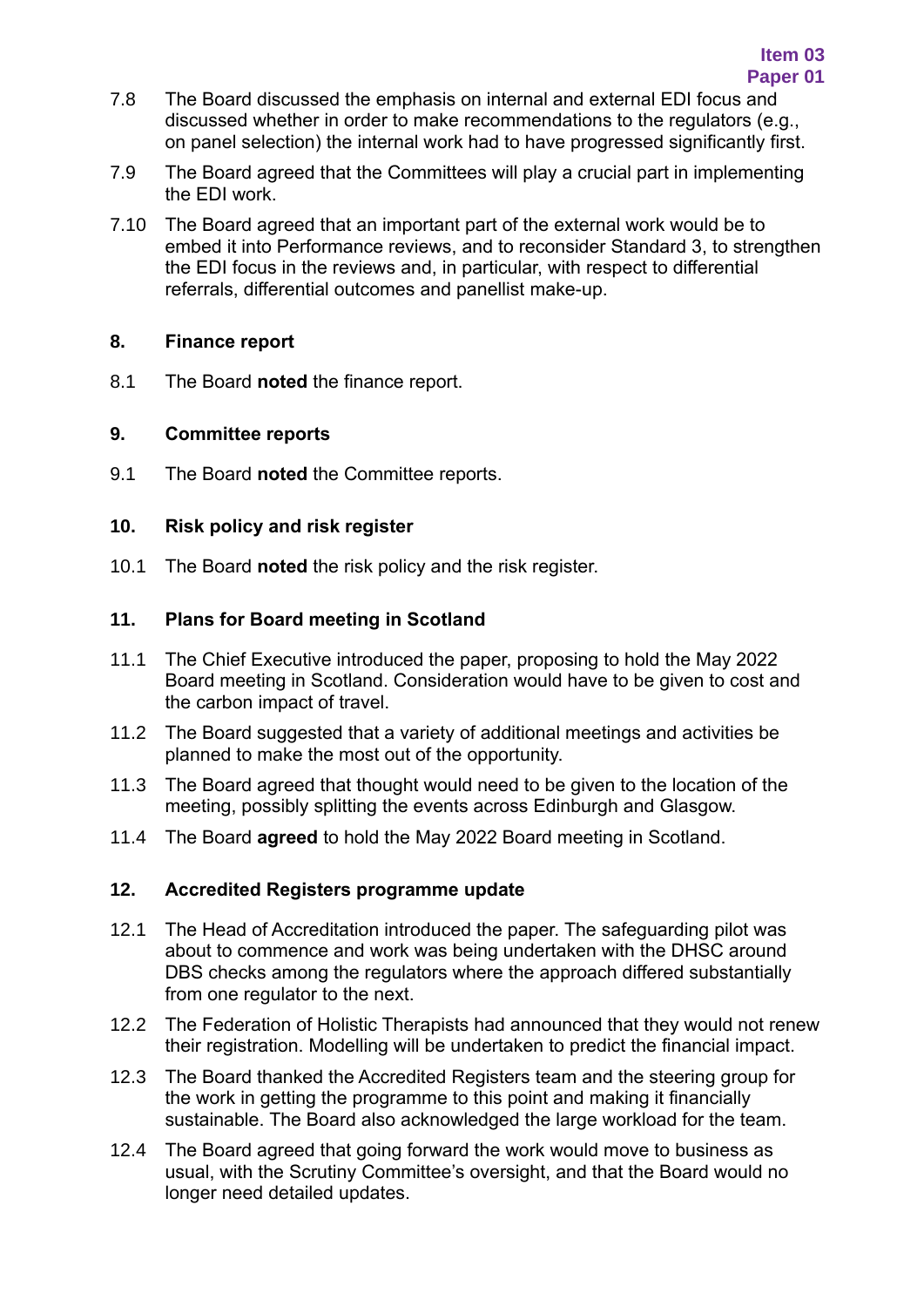12.5 The Board emphasised that work still needed to be done to promote the programme to the public and requested that investing funds from the unrestricted reserves into raising awareness of the programme be considered in 2022.

#### **13. Any other business**

13.1 There was no other business discussed.

#### **14. Questions from Members of the Public**

- 14.1 There were no questions from observers.
- 14.2 The Chair thanked the observers for their interest in the Authority.

#### **15. Private session of the Board**

15.1 The Board went into the private session of the meeting.

**Signed by Chair** Cuvby<br>**Signed by Chair**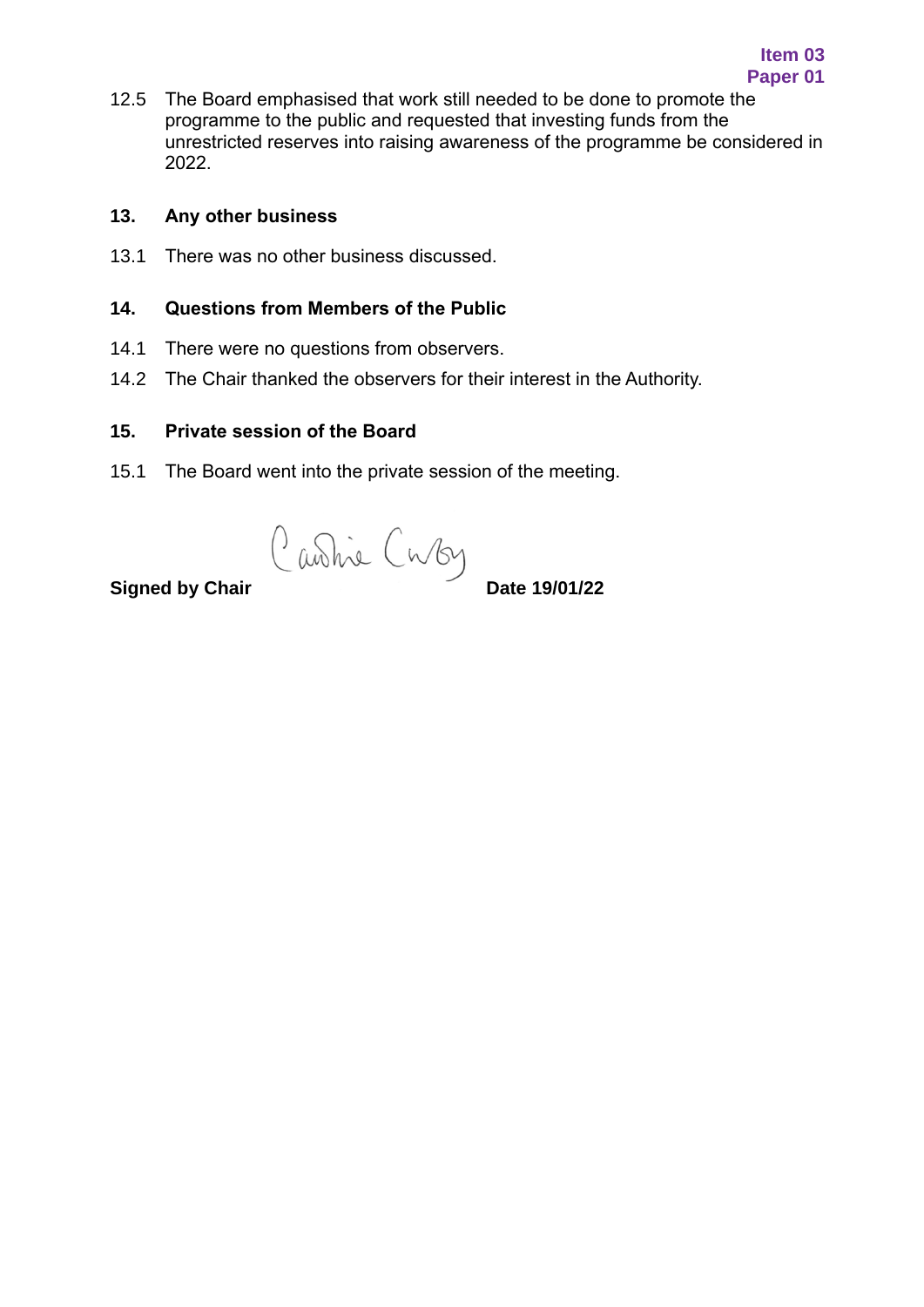# **Board meeting**

**Public minutes of the meeting**

**17 November 2021**



## **Action Log**

# In Progress Overdue Delayed Complete

| <b>Mtg. Date</b> | <b>Item</b><br>No. | <b>Action point</b>                                                                                                                                                                                                                     | <b>Owner</b> | <b>Date</b><br>required | <b>Action progress</b>                                                                                                                                                                                                                                                                                           | <b>Status</b> |
|------------------|--------------------|-----------------------------------------------------------------------------------------------------------------------------------------------------------------------------------------------------------------------------------------|--------------|-------------------------|------------------------------------------------------------------------------------------------------------------------------------------------------------------------------------------------------------------------------------------------------------------------------------------------------------------|---------------|
| 17 November 2021 | 3.2                | Amend the September Board minutes with MA's<br>changes                                                                                                                                                                                  | MH           | 17 November             | Complete                                                                                                                                                                                                                                                                                                         |               |
| 17 November 2021 | 5.1                | Bring a full report and analysis of the Symposium to<br>the January Board meeting together with detailed<br>plans of next steps and milestones on the Bridging<br>The Gap Project (also addressing how to engage<br>more with patients) | <b>DB</b>    | 19 January              | Report on the<br>symposium will<br>be provided<br>separately by<br>Comms team.<br>Symposium has<br>informed paper<br>on Bridging the<br>Gap project.<br>Patient voice is a<br>cross-<br>organisation<br>theme (as<br>opposed to a<br>BTG theme) and<br>will be considered<br>as part of<br>business<br>planning. |               |